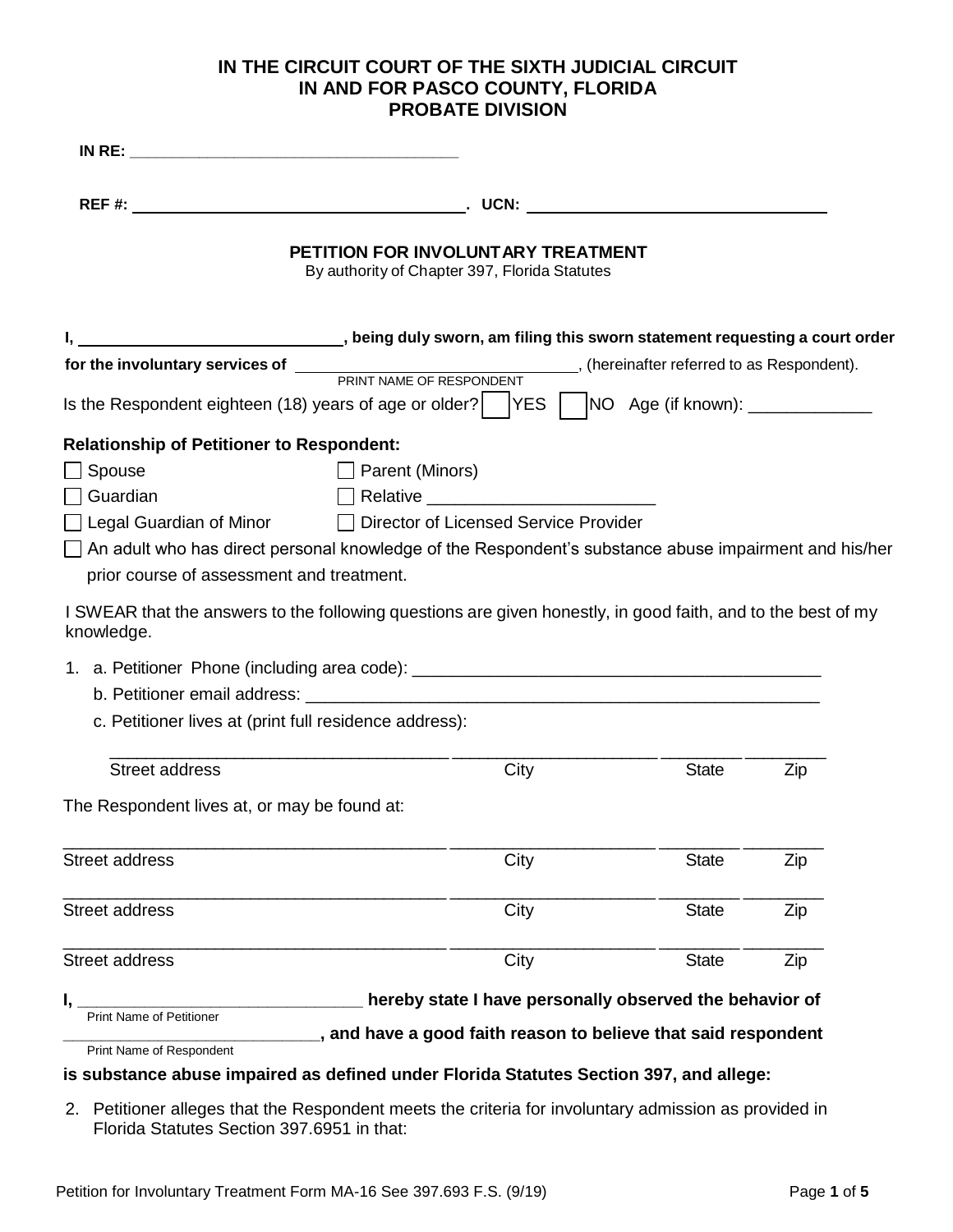(a) Respondent is substance abuse impaired, as evidenced by: \_\_\_\_\_\_\_\_\_\_\_\_\_\_\_\_\_\_\_

 $\Box$  AND

(b) Because of such impairment the Respondent has lost the power of self-control with respect to substance abuse, as evidenced by: \_\_\_\_\_\_\_\_\_\_\_\_\_\_\_\_\_\_\_\_\_\_\_\_\_\_\_\_\_\_\_\_\_\_

\_\_\_\_\_\_\_\_\_\_\_\_\_\_\_\_\_\_\_\_\_\_\_\_\_\_\_\_\_\_\_\_\_\_\_\_\_\_\_\_\_\_\_\_\_\_\_\_\_\_\_\_\_\_\_\_\_\_\_\_\_\_\_\_\_\_\_\_\_\_\_

\_\_\_\_\_\_\_\_\_\_\_\_\_\_\_\_\_\_\_\_\_\_\_\_\_\_\_\_\_\_\_\_\_\_\_\_\_\_\_\_\_\_\_\_\_\_\_\_\_\_\_\_\_\_\_\_\_\_\_\_\_\_\_\_\_\_\_\_\_\_\_

 $\blacksquare$ 

 $(c)$  Respondent has inflicted or is likely to inflict physical harm on himself or others unless the court orders the involuntary services, as evidenced by: \_\_\_\_\_\_\_\_\_\_\_\_\_\_\_\_\_\_\_\_

\_\_\_\_\_\_\_\_\_\_\_\_\_\_\_\_\_\_\_\_\_\_\_\_\_\_\_\_\_\_\_\_\_\_\_\_\_\_\_\_\_\_\_\_\_\_\_\_\_\_\_\_\_\_\_\_\_\_\_\_\_\_\_\_\_\_\_\_\_\_\_

OR,

| $\Box$ The Respondent's refusal to voluntarily receive care is based on judgment so     |
|-----------------------------------------------------------------------------------------|
| impaired by reason of substance abuse that the Respondent is incapable of appreciating  |
| his/her need for care and making a rational decision regarding his/her need for care as |
| evidenced by: ____                                                                      |
|                                                                                         |

\_\_\_\_\_\_\_\_\_\_\_\_\_\_\_\_\_\_\_\_\_\_\_\_\_\_\_\_\_\_\_\_\_\_\_\_\_\_\_\_\_\_\_\_\_\_\_\_\_\_\_\_\_\_\_\_\_\_\_\_\_\_\_\_\_\_\_\_\_\_\_

3. Petitioner further alleges: (Petitioner must allege **at least one** of the following:)

- $\Box$  Respondent has been assessed by a qualified professional within 5 days;
	- $\Box$  Respondent has been subject to involuntary assessment and stabilization pursuant to F.S.397.6818 within the previous 12 days;
	- $\Box$  Respondent has been placed under protective custody pursuant to F.S. 397.677 within the previous 10 days;

 $\Box$  Respondent has been subject to an emergency admission pursuant to F.S. 397.679 within the previous 10 days; or

 $\Box$  Respondent has been subject to alternative involuntary admission pursuant to F.S. 397.6822 within the previous 12 days.

## 4. The Respondent is:

- $\Box$  Represented by an attorney:
	- Name:\_\_\_\_\_\_\_\_\_\_\_\_\_\_\_\_\_\_\_\_\_\_\_\_\_\_\_\_\_\_\_\_\_\_\_\_\_\_ Phone Number: \_\_\_\_\_\_\_\_\_\_\_\_\_\_\_\_ Address: \_\_\_\_\_\_\_\_\_\_\_\_\_\_\_\_\_\_\_\_\_\_\_\_\_\_\_\_\_\_\_\_\_\_\_\_\_\_\_\_\_\_\_\_\_\_\_\_\_\_\_\_\_\_\_\_\_\_\_\_\_\_\_\_\_

\_\_\_\_\_\_\_\_\_\_\_\_\_\_\_\_\_\_\_\_\_\_\_\_\_\_\_\_\_\_\_\_\_\_\_\_\_\_\_\_\_\_\_\_\_\_\_\_\_\_\_\_\_\_\_\_\_\_\_\_\_\_\_\_\_\_\_\_\_\_\_\_\_\_\_\_\_ \_\_\_\_\_\_\_\_\_\_\_\_\_\_\_\_\_\_\_\_\_\_\_\_\_\_\_\_\_\_\_\_\_\_\_\_\_\_\_\_\_\_\_\_\_\_\_\_\_\_\_\_\_\_\_\_\_\_\_\_\_\_\_\_\_\_\_\_\_\_\_\_\_\_\_\_\_

- $\Box$  Not represented by an attorney.
- $\Box$  Unknown whether the Person is represented by an attorney.

## 5. Respondent:

- $\Box$  Has assets sufficient to pay attorney fees.
- $\Box$  Does not have assets sufficient to pay attorney fees.
- $\Box$  Unknown whether the Respondent has assets sufficient to pay attorney fees.
- 6. An assessment was performed on the Person by a qualified professional, at: **Facility** or Professional's Name and Address and Phone Number

**The assessment was performed on** (date) \_\_\_\_\_\_\_\_\_\_\_\_\_\_\_\_\_\_\_\_\_\_\_\_\_\_\_\_\_.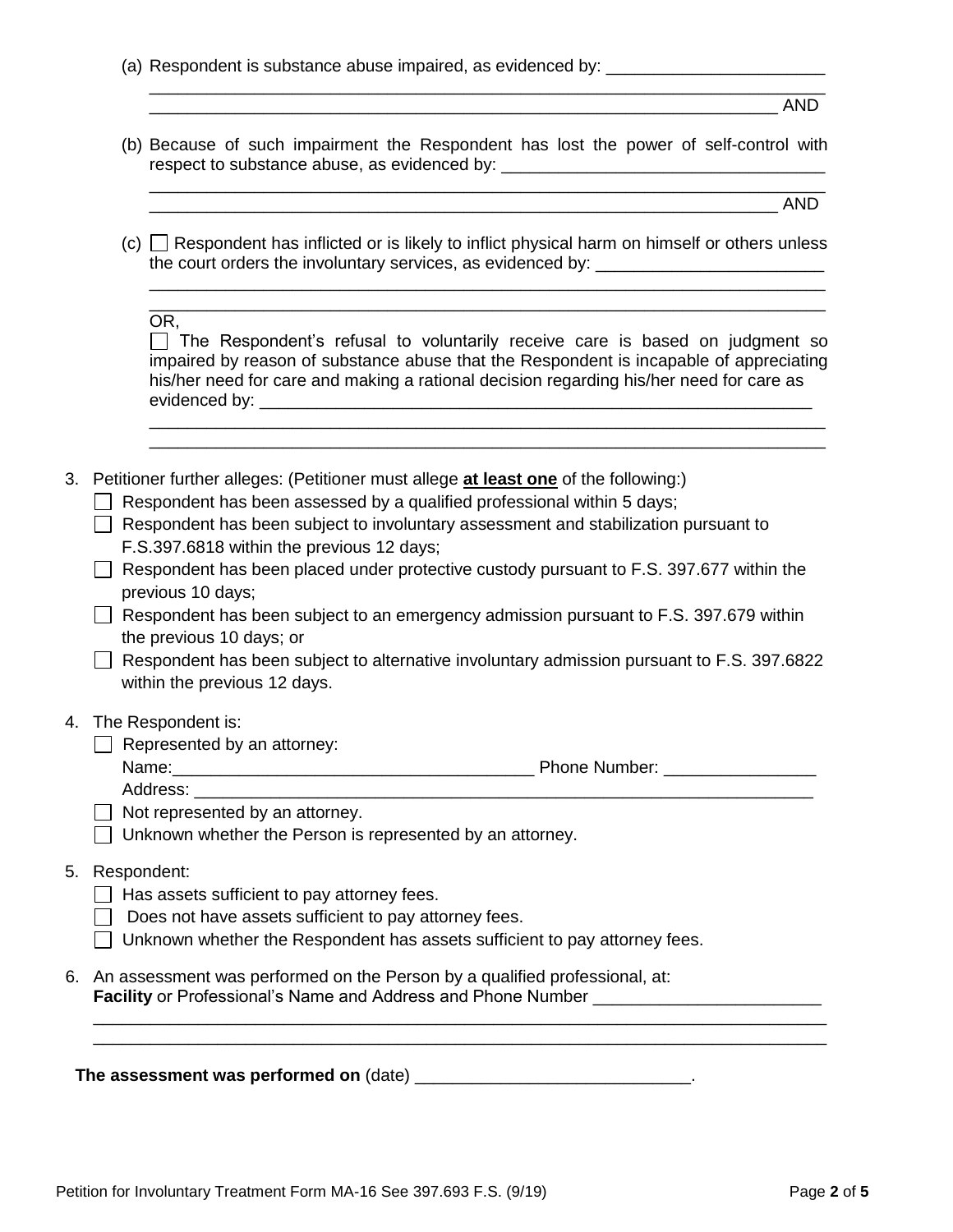$\overline{\phantom{a}}$  , and the contribution of the contribution of the contribution of the contribution of the contribution of the contribution of the contribution of the contribution of the contribution of the contribution of the \_\_\_\_\_\_\_\_\_\_\_\_\_\_\_\_\_\_\_\_\_\_\_\_\_\_\_\_\_\_\_\_\_\_\_\_\_\_\_\_\_\_\_\_\_\_\_\_\_\_\_\_\_\_\_\_\_\_\_\_\_\_\_\_\_\_\_\_\_\_\_\_\_\_\_\_\_\_\_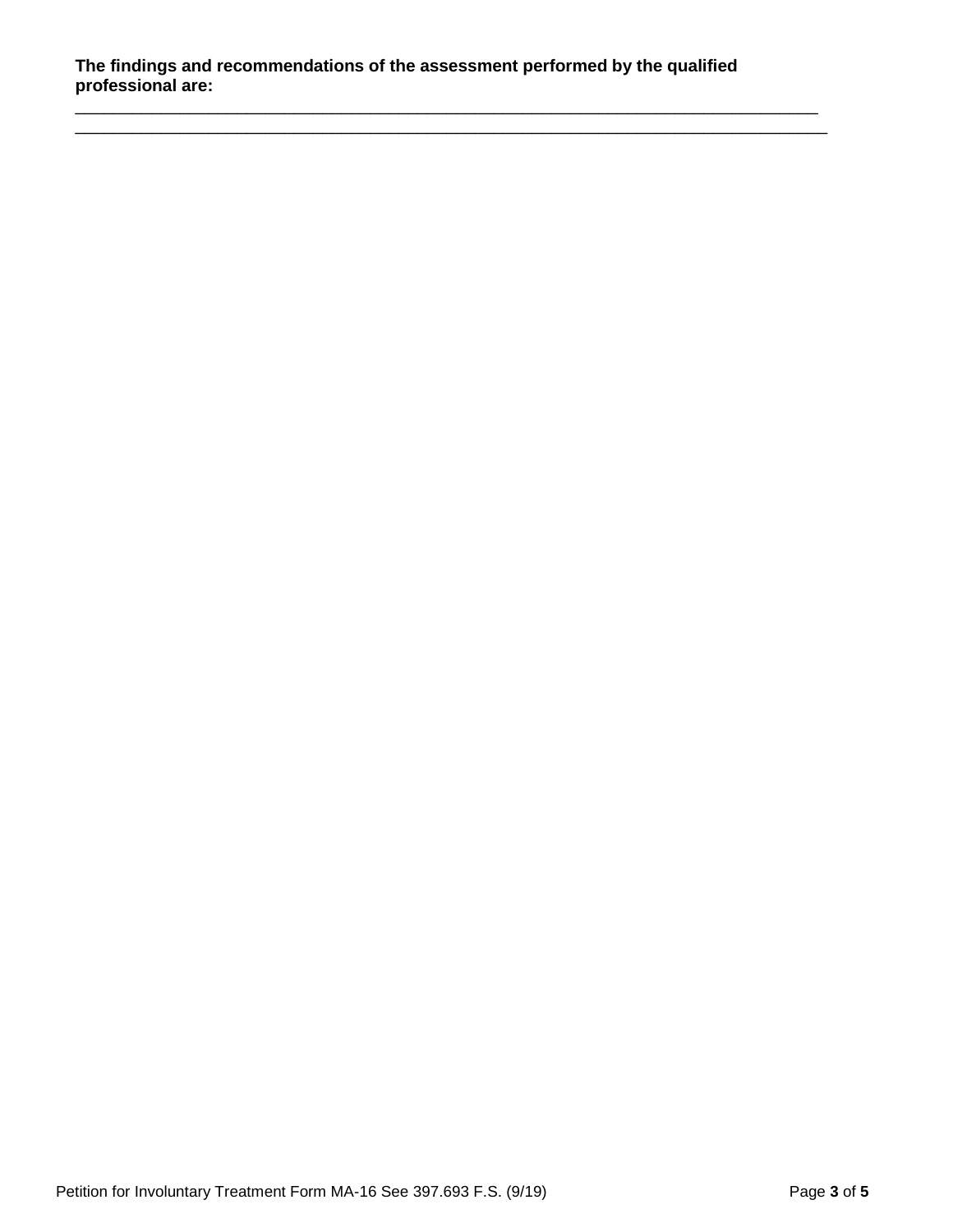## **PLEASE PROVIDE THE FOLLOWING IDENTIFYING INFORMATION ABOUT THE RESPONDENT:**

| Attach a picture of the Respondent if possible. Picture attached: $\vert$  YES   $\vert$ NO                                                                                                                                                 |                     |                                                                                                                                                     |
|---------------------------------------------------------------------------------------------------------------------------------------------------------------------------------------------------------------------------------------------|---------------------|-----------------------------------------------------------------------------------------------------------------------------------------------------|
| Height: __________________ Weight: __________________ Hair Color: _______________________ Eye Color: _________                                                                                                                              |                     |                                                                                                                                                     |
| 1. Does Respondent have access to any weapons?    YES    NO    UNKNOWN<br>If yes, please describe:                                                                                                                                          |                     |                                                                                                                                                     |
| 2. Is the Respondent violent now?     YES     NO  <br>If yes, please describe:                                                                                                                                                              | <b>UNKNOWN</b>      |                                                                                                                                                     |
| 3. Has the Respondent been violent toward anyone, including law enforcement, in the recent past?<br><b>TNO   UNKNOWN</b><br>YES  <br>If yes, please describe:                                                                               |                     |                                                                                                                                                     |
|                                                                                                                                                                                                                                             |                     |                                                                                                                                                     |
| WHERE IS THE SUBJECT EMPLOYED? (If applicable)                                                                                                                                                                                              |                     |                                                                                                                                                     |
| (Name of Company)                                                                                                                                                                                                                           | (Address, if known) |                                                                                                                                                     |
| IF THE SUBJECT IS OVER 18, HAS THE SUBJECT EVER BEEN DECLARED INCOMPETENT?                                                                                                                                                                  |                     |                                                                                                                                                     |
|                                                                                                                                                                                                                                             |                     |                                                                                                                                                     |
|                                                                                                                                                                                                                                             |                     |                                                                                                                                                     |
| (Guardian's Full Mailing Address and Phone Number)                                                                                                                                                                                          |                     |                                                                                                                                                     |
| DOES THE SUBJECT HAVE ANY CRIMINAL CHARGES PENDING?<br><b>NO</b><br><b>IYES</b> IF YES – ARE THEY                                                                                                                                           | <b>IMISDEMEANOR</b> | <b>NOT SURE</b><br><b>FELONY</b>                                                                                                                    |
| IS THE SUBJECT CURRENTLY INCARCERATED?<br>IS THE SUBJECT CURRENTLY ON PROBATION?<br>IS THERE ANY PENDING DOMESTIC VIOLENCE CASE?<br>IS THERE ANY PENDING DEPENDENCY CASE?<br>DOES THE SUBJECT REQUIRE AN INTERPRETER? IF SO, WHAT LANGUAGE? |                     | <b>TYES</b><br>NO<br><b>YES</b><br><b>NO</b><br>iYES<br><b>NO</b><br><b>IYES</b><br><b>NO</b><br><b>YES</b><br><b>NO</b><br><b>YES</b><br><b>NO</b> |
| IF YOU HAVE ANSWERED "YES" TO ANY OF THE ABOVE, PLEASE EXPLAIN BELOW                                                                                                                                                                        |                     |                                                                                                                                                     |
|                                                                                                                                                                                                                                             |                     |                                                                                                                                                     |
|                                                                                                                                                                                                                                             |                     |                                                                                                                                                     |

\_\_\_\_\_\_\_\_\_\_\_\_\_\_\_\_\_\_\_\_\_\_\_\_\_\_\_\_\_\_\_\_\_\_\_\_\_\_\_\_\_\_\_\_\_\_\_\_\_\_\_\_\_\_\_\_\_\_\_\_\_\_\_\_\_\_\_\_\_\_\_\_\_\_\_\_\_\_\_\_\_\_\_\_\_\_\_\_